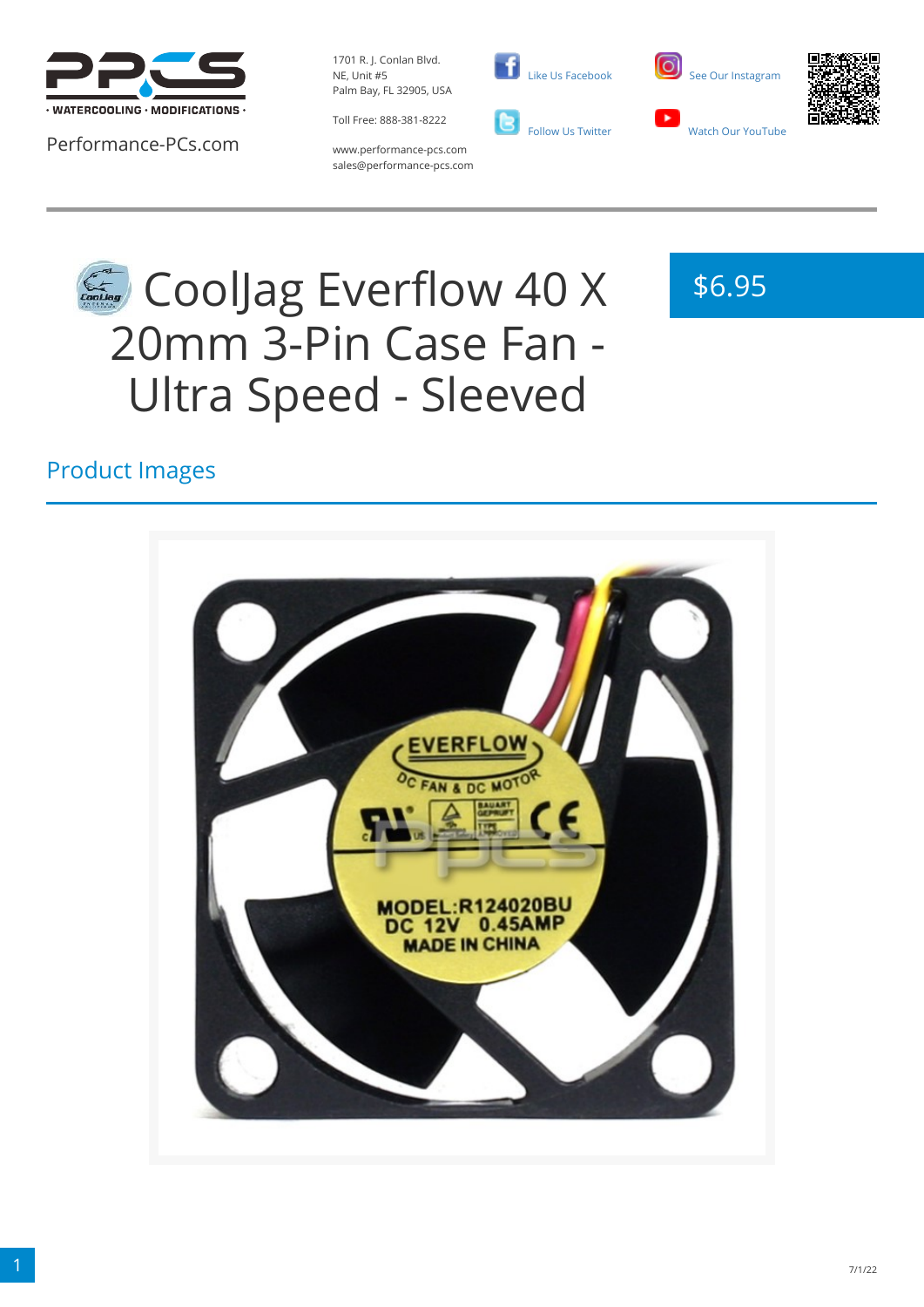Everflow DC fans from CoolJag USA are available in a multitude of sizes for any application you may need. The fans feature great quality, a great price and superior performance. Perfect to replace your old chipset and case fans with these fine products from Everflow.

#### **Description**

Everflow DC fans from CoolJag USA are available in a multitude of sizes for any application you may need. The fans feature great quality, a great price and superior performance. Perfect to replace your old chipset and case fans with these fine products from Everflow.

#### Features

- Dual Ball Bearings
- Rigid plastic housing
- Protection: Current limit/Impedance
- Operating Temp. : -10 to 70C
- Weight 30g

#### Specifications

- Voltage: 12V
- Operating Voltage: 7-13.2V
- Current: 0.45A
- Rated Input Power: 5.4W
- Speed: 14000 rpm
- Airflow: 17.83 CFM
- Sound Level: 49.4 dB